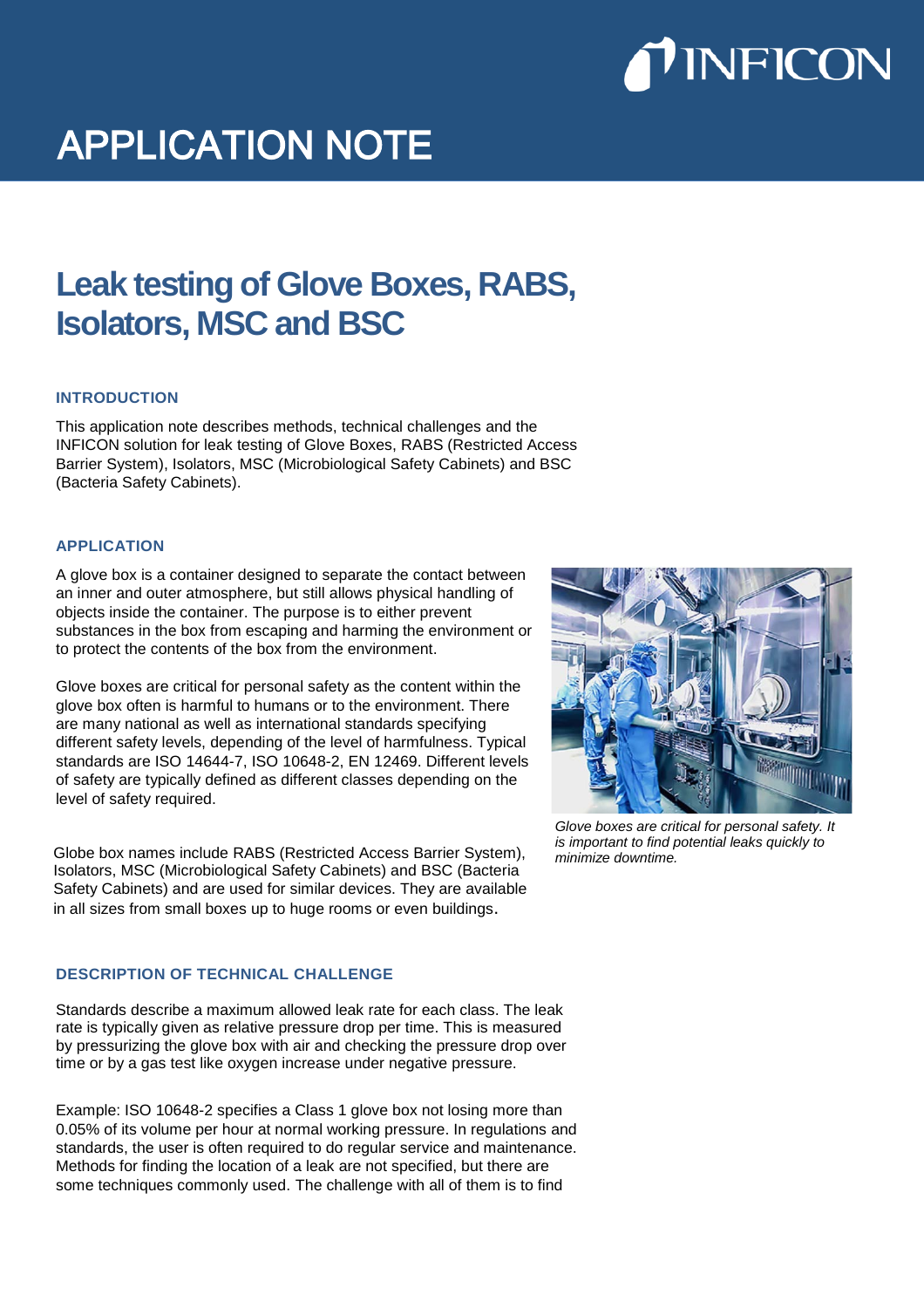leaks as quickly as possible with high precision, since every minute of downtime can be very costly.

# **TRADITIONAL LEAK LOCATING OF GLOVE BOXES**

**Ammonia test** is sometimes used by injecting ammonia gas into the glove box and then searching for leaks by swiping an indication paper around suspicious leak points. This method requires no significant investment, but creates a need for cleaning the glove box afterwards which is time consuming, particularly in the pharmaceutical industry where each minute counts. Stopping the production line one hour for cleaning can easily mean a loss of production value of millions of dollars, as large systems like RABS must be closed down during leak location and this is costly. Additionally, personal safety must be considered since ammonia is harmful.

**Soap spray** can also be used to locate leaks. An operator sprays soap onto suspicious leak points and looks for bubbles. This method only allows leak location in places that are accessible and visible. The sensitivity of soap spray is not always enough to clearly indicate all leaks and therefore leaks sometimes are missed. Additional cleaning is always needed after the test.

**Helium leak detectors** can be used by injecting helium gas and searching for the leaks with a helium sniffer probe. However, these devices often get overexposed as a result of large leaks. A helium leak detector is typically a stationary device, difficult to move across glove boxes and RABS. The cost of helium will also be high when testing large glove boxes or RABS.

# **THE INFICON SOLUTION**

The INFICON solution ensures high uptime of the system with quick leak localization at a minimum cost. INFICON suggests using the hydrogen method to locate the leaks. This is done by injecting a small amount of the inexpensive and conventional forming gas consisting of 5% hydrogen in nitrogen. Leaks are then located using the hand probe of the [Sensistor® Sentrac hydrogen leak detector.](https://www.inficon.com/en/products/hydrogen-leak-detector-sensistor-sentrac) The sensor placed in the probe tip reacts selectively to hydrogen, and makes a beeping sound that guides the operator to the leak position. Sensistor Sentrac has a locating capability over ten decades and its sensitivity is more than needed to find microbiological leaks.

This method can easily locate any leak in all classes of sealed glove boxes including the strict leak limit of US Class III biosafety cabinets: 1x10-5 cc/s at 3" of water column (8 mbar) overpressure. Investing in a hydrogen leak detector from INFICON will have a short return on investment thanks to the time saving potential this solution offers.



*The Sensistor Sentrac hydrogen leak detector, battery operated model, has a weight of 4.8 kg (10.5 lb.) and is easily carried in the included case with a shoulder strap.*